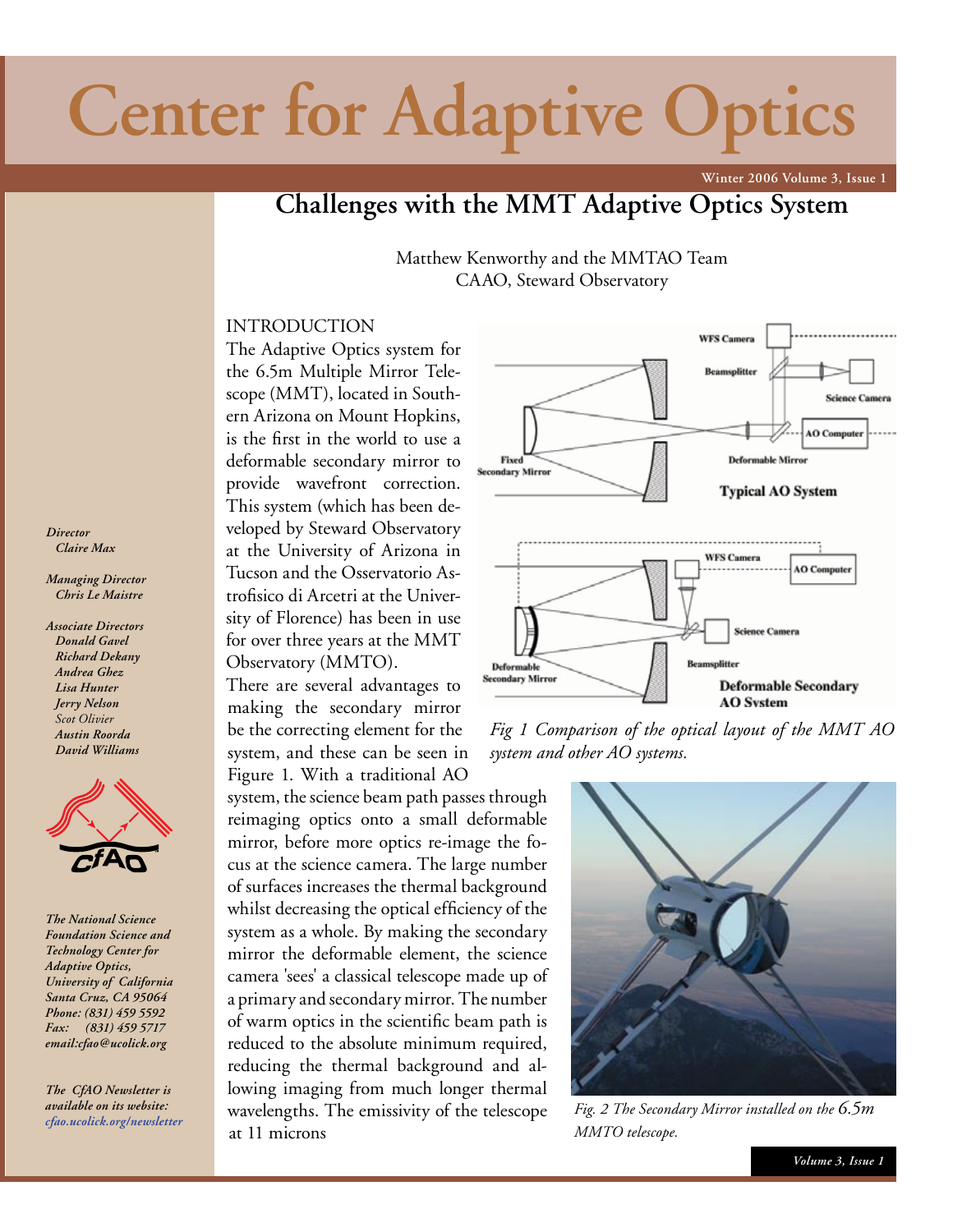## **MMT Adaptive Optics System**

The Adaptive Optics system for the 6.5m MMTO telescope, located in Southern Arizona on Mount Hopkins, is the first in the world to use a deformable secondary mirror to provide wavefront correction. This system (which has been developed by Steward Observatory at the University of Arizona in Tucson and the Osservatorio Astrofisico di Arcetri at the University of Florence) has been in use for over three years at the MMTO.

There are several advantages to making the secondary mirror be the correcting element for the system, and these can be seen in Figure 1. With a traditional AO system, the science beam path passes through reimaging optics onto a small deformable mirror, before more optics re-image the focus at the science camera. The large number of surfaces increases the thermal background whilst decreasing the optical efficiency of the system as a whole. By making the secondary mirror the deformable element, the science camera 'sees' a classical telescope made up of a primary and secondary mirror. The number of warm optics in the scientific beam path is reduced to the absolute minimum, reducing the thermal background and allowing imaging from much longer thermal wavelengths. The emissivity of the telescope at 11 microns has been measured to be approximately seven percent. The optical system consists of two separate components – the wavefront sensing optics which reside in a 'top box' that is bolted onto the telescope in front of the Cassegrain focus, and the secondary mirror package, which sits inside the secondary hub at the primary focus of the 6.5 meter diameter mirror (see Fig.2) Light from the science field and nearby guide star is imaged at the f/15 Cassegrain focus of the telescope, and a tilted dichroic some 8 inches in front of the focus picks off the visible light and sends it into the top box optics. By making the tilted dichroic the entrance window for the science camera dewar, transmission losses are further minimized.

#### **DEFORMABLE SECONDARY MIRROR**

Making the secondary mirror have the required mechanical properties was a considerable challenge - the goal was to make a flexible mirror that could be adjusted to within a few nanometers accuracy with an update rate of a 1000Hz. This task was successfully accomplished by the University of Arizona's Steward Observatory Mirror Laboratory.

The deformable mirror was formed by using two pieces of glass, a blocking body and the glass block that would subsequently become the deformable mirror, and grinding matching concave and convex surfaces which are then bonded together with a thin layer of pitch. The glass to be shaped into the deform-



*Fig 3 The Secondary Deformable Shell. The 336 magnets can be seen on the back surface of the mirror.*

able mirror

has its concave side facing the pitch glue line. The free surface is subsequently ground down to a membrane having a spherical surface. It is further polished to form the final convex hyperboloid (with 80 microns of departure from spherical) using a technique previously used for polishing the larger 8.4m primary mirrors for the Large Binocular Telescope being constructed on Mt. Graham, in Arizona.

The resultant deformable mirror resembles a contact lens, 640mm in diameter and 2mm thick. This meniscus lens was removed by warming the glass blocking body and mirror to 120 Celsius, thus reducing the viscosity of the pitch enabling the glass to slide off the blocking body. The front surface of the glass is aluminized to form the mirror.

The problem of maintaining high precision control of the membrane shape at high frequency rates was solved by our Italian col-

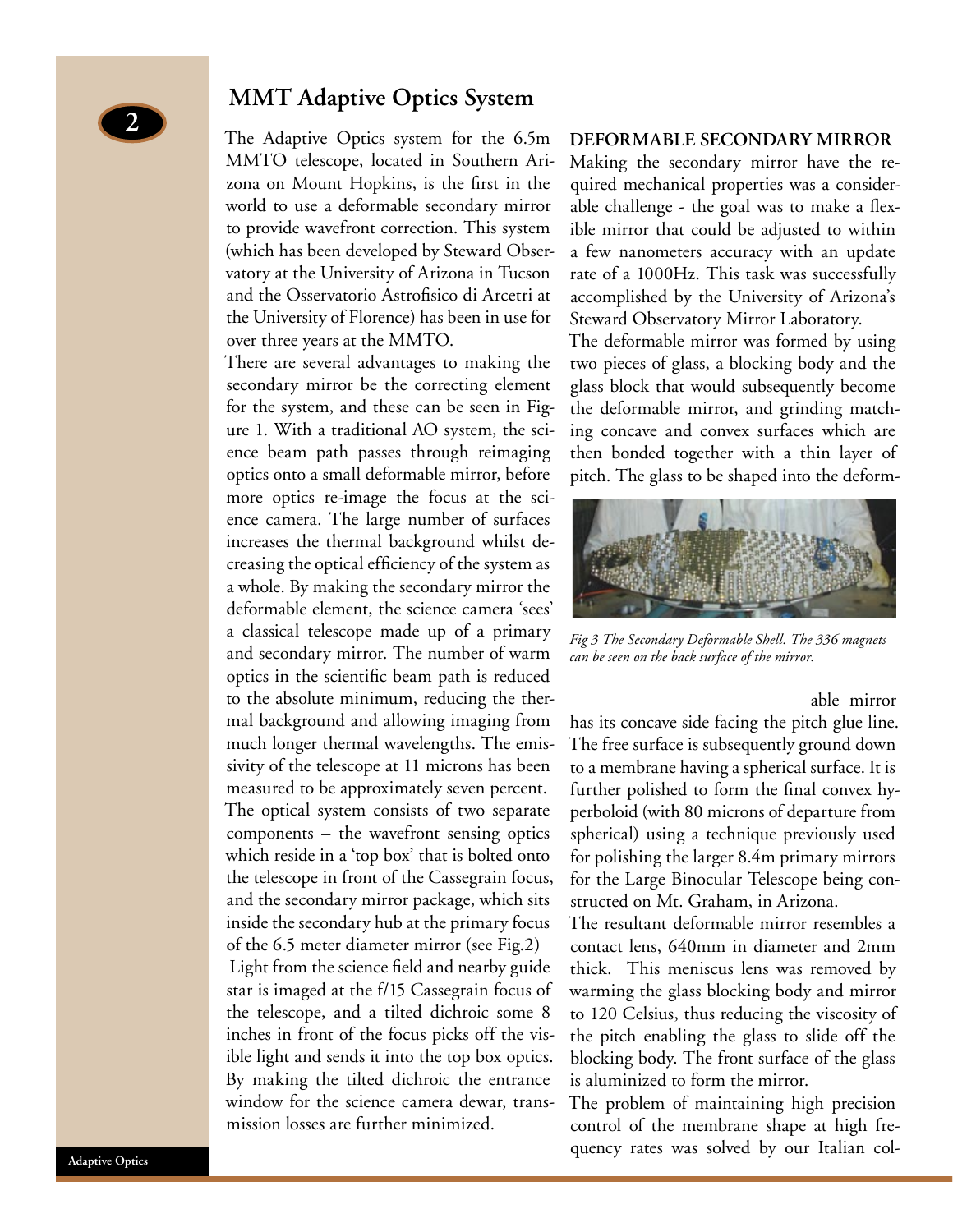## **MMT Adaptive Optics System**



*Fig 4 Looking into the reference body, the capacitance sensors are visible as metal coated rings surrounding the actuator fingers. Through the reference body, the cooling plate can be seen.*

laborators. The 2mm glass mirror is prone to resonate at the operating frequencies, so some form of damping is needed to remove the spurious shapes from the surface. The Arcteri group discovered that the air damping that resulted when a rigid glass reference body was positioned 40 microns from the back surface of the deformable secondary mirror was sufficiently large to remove all the spurious resonances from the mirror surface.

In the fully assembled mirror, the membrane's shape is controlled by actuators consisting of 336 voice-coils coupled to 336 rare-earth magnets glued to the back of the membrane (see Figure 3). The separation between the copper coils and the magnets is 0.2 mm and actuator movement is controlled by the current through each coil exerting a force on the corresponding permanent magnet and so moving the glass membrane. Accurate determination of the stroke of each actuator is determined by capacitive sensors (see Figure 4). The capacitors are chromium rings deposited on the front surface of the reference plate around each of the 336 actuators. The capacitance between each chromium ring and an aluminum coating on the back of the deformable mirror across the 40 micron air gap is about 65 pF. Applying a square-wave voltage enables the capacitance to be read at 40 kHz. This enables the position of the membrane relative

to the rigid reference plate to be determined with an accuracy of 3 nm.

The actuator coils are connected to a cold aluminum plate behind which are three electronics units containing 68 digital signal processors (DSPs). Each DSP is responsible for controlling two actuators, reading the capacitive sensors at 40 kHz, and updating the drive currents in the coils providing the desired mirror profile. This feedback "stiffens" the normally flexible mirror enabling it to with-

stand disturbances from vibrations in the telescope, wind buffeting, and c h a n g e s in the dir e c t i o n of gravity relative to the mirror's surface as the telescope



*Fig 5 The Shack-Hartmann wavefront sensor. The lenslet array is just visible as a square patch within the hockey puck shaped glass substrate.*

tracks across the sky.

Cooling fluid circulates through grooves milled into the cooling plate, using a 50/50 mixture of distilled water and methanol and has been effective in removing heat generated by the voice coils.

**THE BOX AND WAVEFRONT SENSOR**

The visible light beam is reflected from the tilted dichroic and passes into an all reflecting re-imaging system. The beam collimated by an off-axis paraboloid, forms a pupil image on a field steering mirror, and a star image at an f/23 focus off another off-axis paraboloid. This image then passes into the wavefront sensor camera, which is based on the EEV39 array.

In the wavefront sensor camera, a doublet lens images the telescope pupil onto a Shack-Hartmann sensor, which consists of a microlenslet array of 12 by 12 subapertures with 144 mi-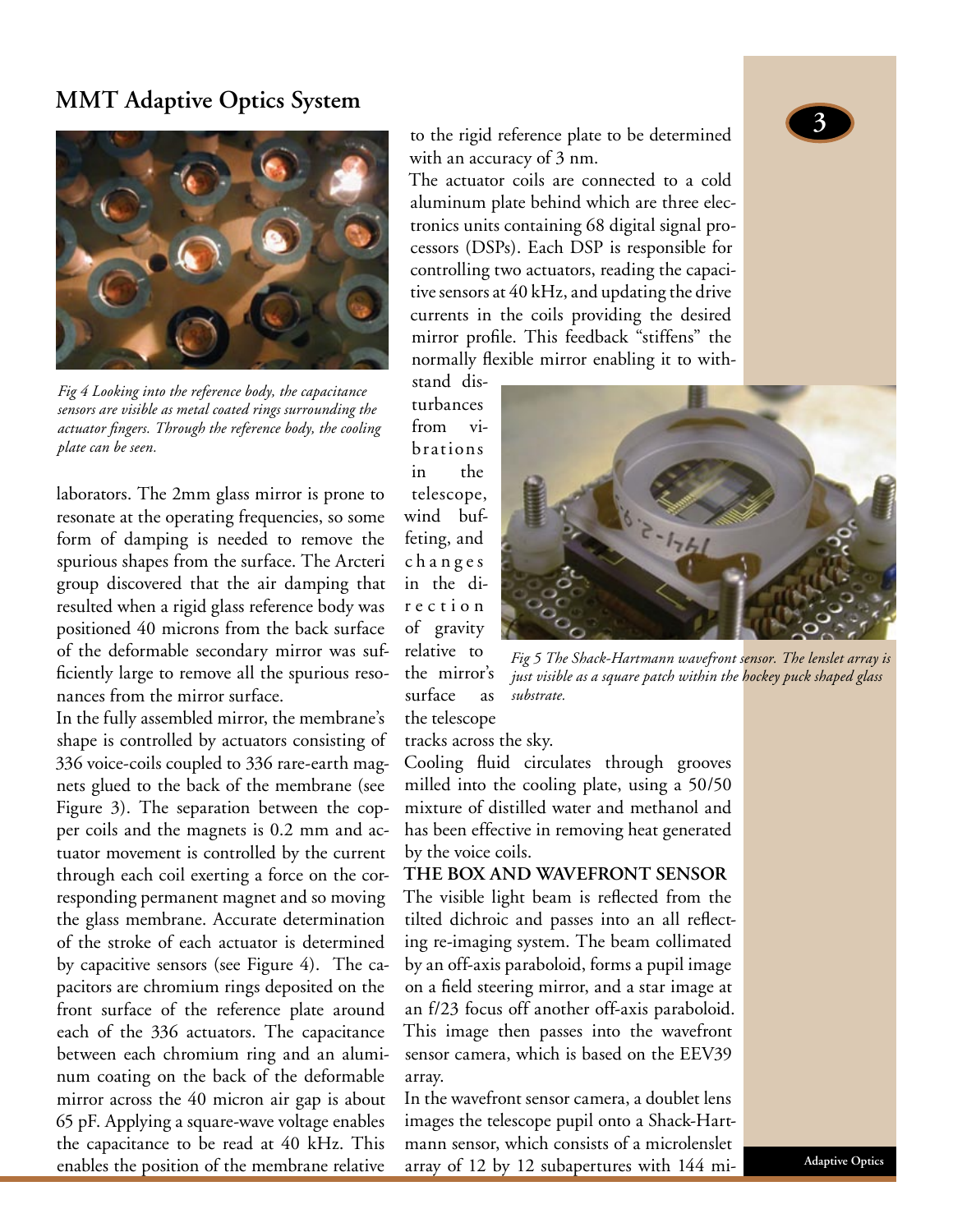

cron pitch fastened onto the imaging array's plastic carriage. As there are no reimaging optics used to match the lenslet array to the pixel size on the detector, the optics of the



*Fig. 6 The planetary nebula IC 2149, imaged by the ARIES near-infrared imager and adaptive secondary on the 6.5m MMT. The image is a false color composite of three narrow band filters at 2.088, 2.118, and 2.17 um, (blue, green, and red, respectively). The central star has been allowed to saturate in order to bring out details in the surrounding nebula, which is several thousand times fainter. The inset is a narrow band continuum image of the central bright region magnified by a factor of two.*

beam path are c o n s i d e r a b l y simplified (see Figure 5). Initial concern with the registration of the lenslets with the imaging array proved unfounded, and a r.m.s. centroiding error of less than a micron was determined for the sensor when illuminated with a plane parallel beam. The array is binned 3 by 3 pixels to form tip-tilt sensors 144 microns

#### to a side.

The supporting computer hardware sits in a control room nearby and deals with the realtime reconstructor calculations for the system.

#### **LESSONS LEARNED**

The system has been in operation for 4 years and can routinely lock onto  $V < 11$  stars with full correction, enabling correction of 100 modes with the current wavefront sensor camera with the capability of correcting up to 300 modes in the future using the current mirror. In good (sub-arcsecond) conditions the loop can be closed and run with 56 mode correction for hours at a time, even in fairly strong winds at the telescope. The closed loop speed is 550Hz, limited by the read noise and control electronics of the EEV39 controller being used. Next year with the installation of a new SciMeasure controller, the closed loop

speed will be increased to 1kHz with a reduction in the read noise, allowing fainter guide stars to be used.

Currently Strehl ratios are being measured on the order of 30%, which fall short of the expected Strehl of 50% for the system in its current state.

These lower ratios arise from various factors:

1. The interaction matrix relates the measured WFS signal to the given mirror deformation required for correction. This matrix was initially determined in laboratory tests by applying successively higher order Zernike modes to the mirror and measuring the resultant signal on the WFS. The laboratory test optical set-up differs from that on the telescope. Consequently measurements for the higher order modes must be done in-situ on the telescope with the secondary installed. A team member, Guido Brusa, has developed a novel technique for determining the interaction matrix with the AO loop locked on a bright guide star. A given Zernike mode with a time-varying sinusoidal amplitude is injected into the commanded mirror positions. By breaking the reconstructed wavefront from the WFS camera into Zernike modes, the injected signal can be recovered from the noise introduced by atmospheric turbulence. By successively applying each Zernike mode, a new interaction matrix is determined.

2. There is the presence of a 20 milliarcsecond amplitude oscillation at about 20Hz in the telescope secondary support structure. The AO loop bandwidth extends to 19Hz, so it is difficult to remove this signal completely from the corrected image. This oscillation degrades the Strehl ratio by about a third, and several different methods have been tried to dampen out this oscillation. Most recently four triaxial accelerometers have been installed in the secondary mirror unit, and it is planned to generate and inject a feed forward signal into the control loop to mitigate the undesirable oscilllation.

3. Initial concerns with the heat gener-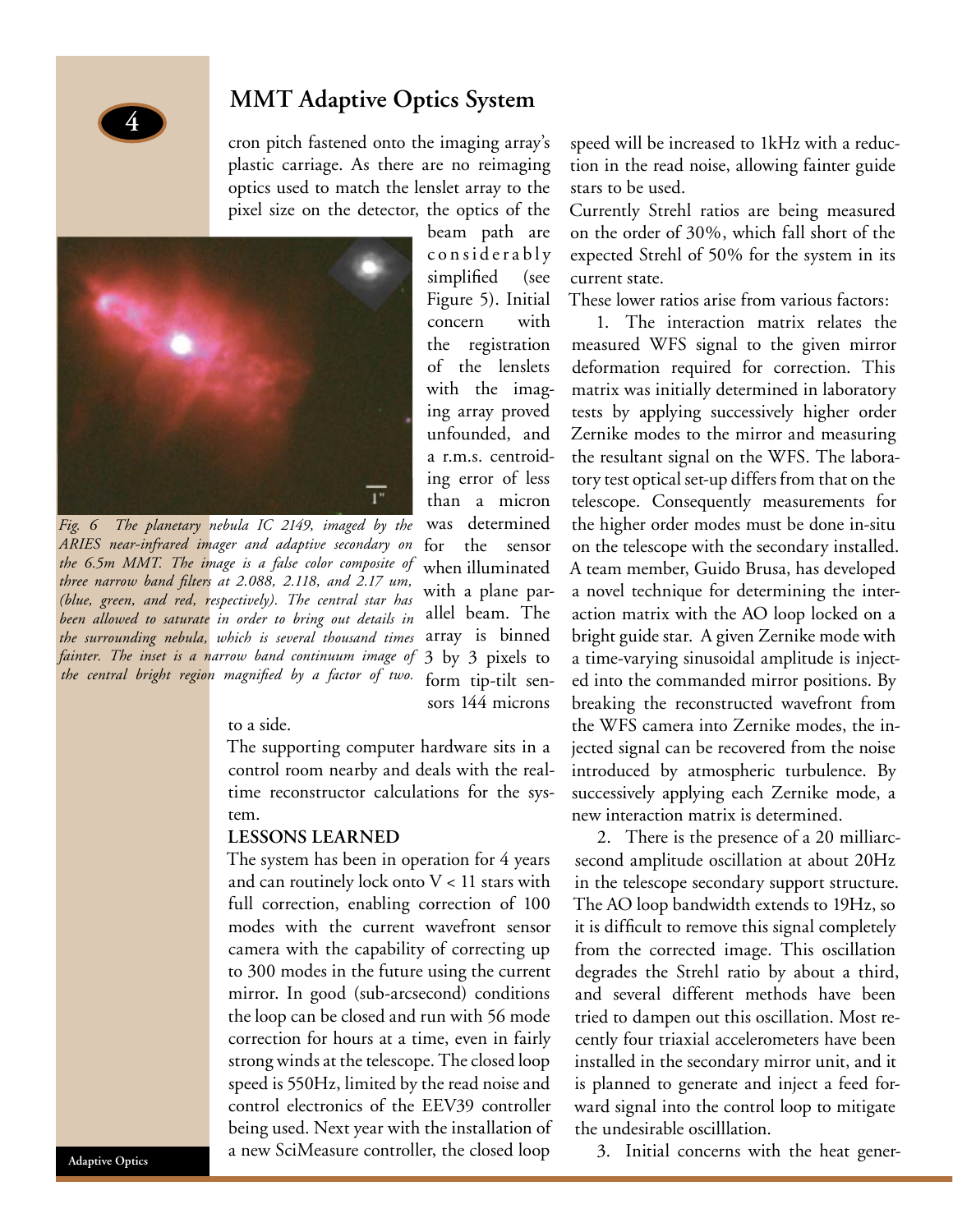## **MMT Adaptive Optics System**

ated by the actuator coils proved to be unfounded. The heat dissipation continues to be monitored as we move to higher order operation, where the higher spatial frequencies require the mirror to be deformed over smaller areas.

#### **THE FUTURE**

Currently there are two instruments that are optimized for use on the AO system - BLINC/ MIRAC3, a near to mid-infrared imager and nulling interferometer, and ARIES, a 1.2 - 2.5 micron near infra-red imager and high spectral resolution long slit spectrograph. Science done with ARIES has included imaging of planetary nebulae (see Figure 6), high redshift quasars, and the use of a simultaneous differential imager to look for brown dwarf and extrasolar planets in nearby star systems.

## **People in CfAO Education**

The PSF FWHM for the 6.5m MMT is 0.32 arcsec for 10 microns, and the AO system provides an extremely stable PSF for the MIRAC3 camera, allowing accurate PSF subtraction and image deconvolution to be performed. Typically the Strehl ratio at 10 microns is 98 and a paper on imaging of post asymptotic giant branch stars and other high angular resolution investigations has been published.

A working prototype deformable secondary system producing scientific results has resulted from the efforts of the Steward Observatory and Arcteri teams. This unique system continues to be developed and refined. Its success has led in part to the building of two further secondaries for the Large Binocular Telescope to be commissioned in the near future.



*Sarah Anderson* is a senior engineering assistant at Keck. She has accepted a part time position with the Center as our Akamai Internship Coordinator

for our Hawaii Island program. Sarah helped expand CfAO's 2005 internship program on the Big Island with support from the observatories. She has actively participated the Akamai Observatory Short Course and the Center's Professional Development Workshops.

*Carlos Andrés Cabrera* first learned of the Center when he met Professor James Larkin at SACNAS and was accepted into our summer internship program working at UCLA in the Larkin lab. On transferring to UCSC he continued his summer studies on photometric redshifts, working with Professor Faber and Dr. Drew Phillips. In addition, Carlos travelled to local high schools and community colleges to talk about his research and recruit students

for CfAO education programs. At the Center, Carlos begana project with Dr. Don Gavel and Mark Reinig to build a tomography engine for the new generation of Adaptive Optics systems which lead him to forming an undergraduate research group and was the basis of his senior thesis. Carlos graduated from UCSC in June 05 with a Bachelors degree in computer engineering and is curently in UCSC's graduate program in Electrical Engineering.

Oscar Azucena was a CfAO intern in the summer of 2003. He worked with Kevin Baker and Scot Oliver at Lawrence Livermore National Laboratory on "Coherent Communication, Imaging and Targeting: Phase Plate Characterization". After graduating from The University of Houston with a BS in electrical engineering, he came to the CfAO as a research assistant and worked under contract to Keck Observatories on CCD's for AO under the direction of Sean Adkins. He is now a graduate student at UCSC in the electrical engineering dept. and has received the Cota-Robles Fellowship.



5

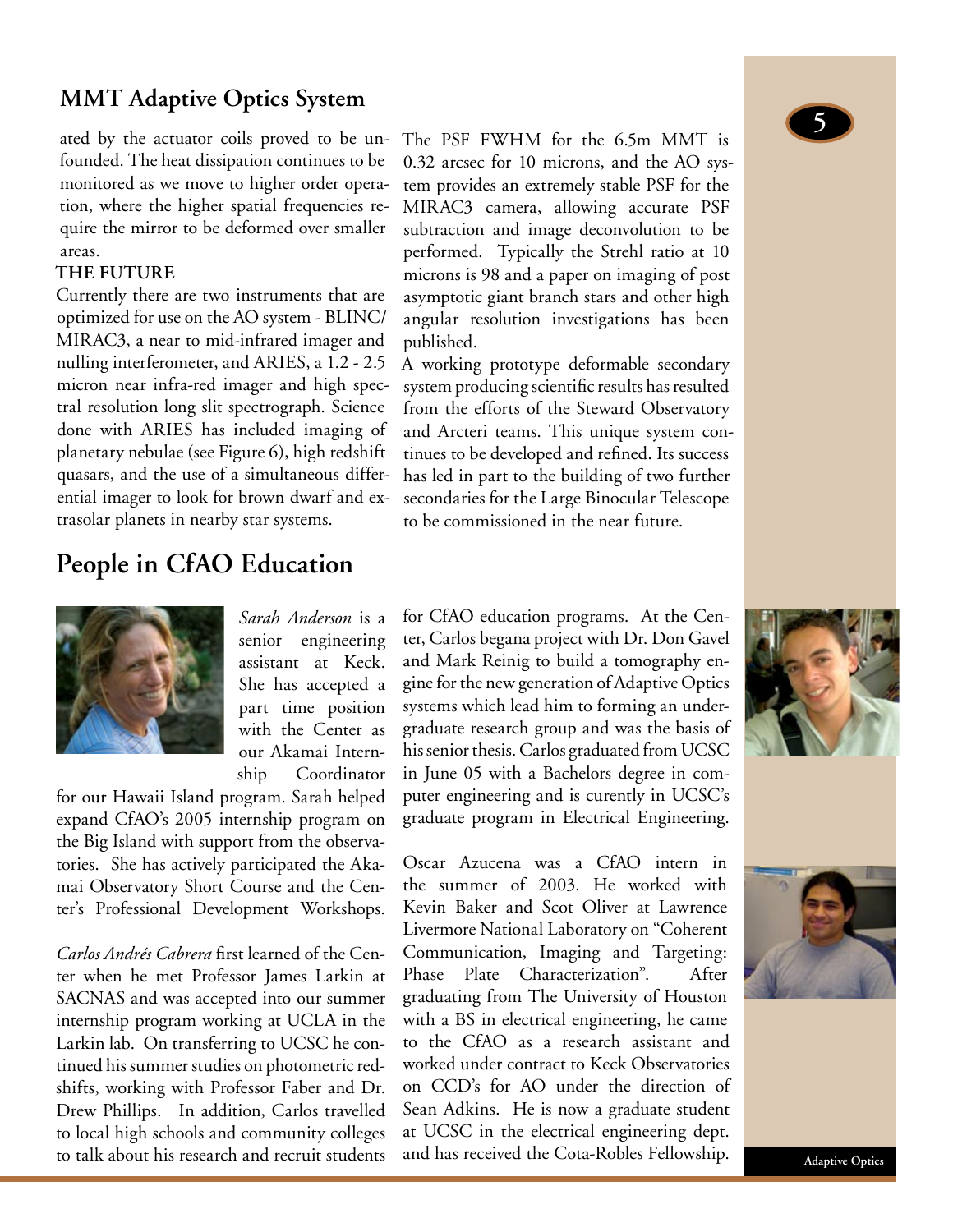



*Jerry Nelson*

## **From the Retired Director**

The Center held its 2004 Fall Science Retreat at the UCLA Conference Center at Lake Arrowhead California in November. In 2003 this retreat was held at Yosemite, California. Approximately 130 people attended both Retreats, which were notable for the discussion groups and active participant interaction.

In earlier newsletters, I have commented that the scale, expense and complexity of the AO instrumentation required for Astronomy was beyond the scope of the CfAO, requiring us to focus our effort on the fundamental studies needed to build a 30 meter telescope AO system or design a high contrast AO system for extra solar planetary detection. The funding required for building these instruments would have to come from other sources.

The soundness of this strategy is evident, as Center researchers are now actively participating in the first stages of the 30 meter telescope design. Initial funding of \$35 million having been provided by the Moore Foundation jointly to the University of California and the California Institute of Technology. In addition, Center researchers were awarded the contract for the building of a high contrast coronagraph for extra solar planetary detection. The funding to be provided by Gemini Observatories

Our support for developing lasers for laser guide star applications continues. The sum frequency laser developed at the University of Chicago has been deployed at Mt. Palomar Observatory and is being fine-tunined to optimise its performance. Additionally, the fiber laser being developed at Lawrence Livermore National Laboratory in conjunction with the European Southern Observatory, continues to meet its design milestones and shows considerable promise for the future.

The CfAO's Vision Science group is internationally recognized as the leader in the application of AO techniques to the field of vision science. The AO phoropter developed at Lawrence Livermore is under review for commercial development and progress continues to be made on the Scanning laser opthalmoscope and the AO Coherence gated Retinal camera at the universities of California at Berkeley and Indiana respectively.

The development of MEMS deformable mirrors for Astronomy and Vision Science applications is another strategic goal of the Center. While CfAO-supported companies have made considerable progress, MEMS deformable mirrors, with the desired characteristics, are not yet generally available.

The Center completed its first five years on October 31 2004 and was granted funding by the National Science Foundation for the next five years. We are currently developing strategic plans for this period and the future when NSF funding has ended.

Finally, I was appointed the Project Scientist for the Thirty Meter Telescope. This and my duties as Center Director proved to be very demanding. Consequently, I reluctantly decided to step down as Center Director. Claire Max, who has been with the Center since its onset and was the Assistant Director and the Associate Director for Theme 2 – Extremely Large Telescopes, agreed to be the new Director.

I wish to thank each of you for your past support, as the success of the Center has been a team effort. Under Claire Max's leadership the Center is destined for further success and I look forward to working with all of you in the coming years.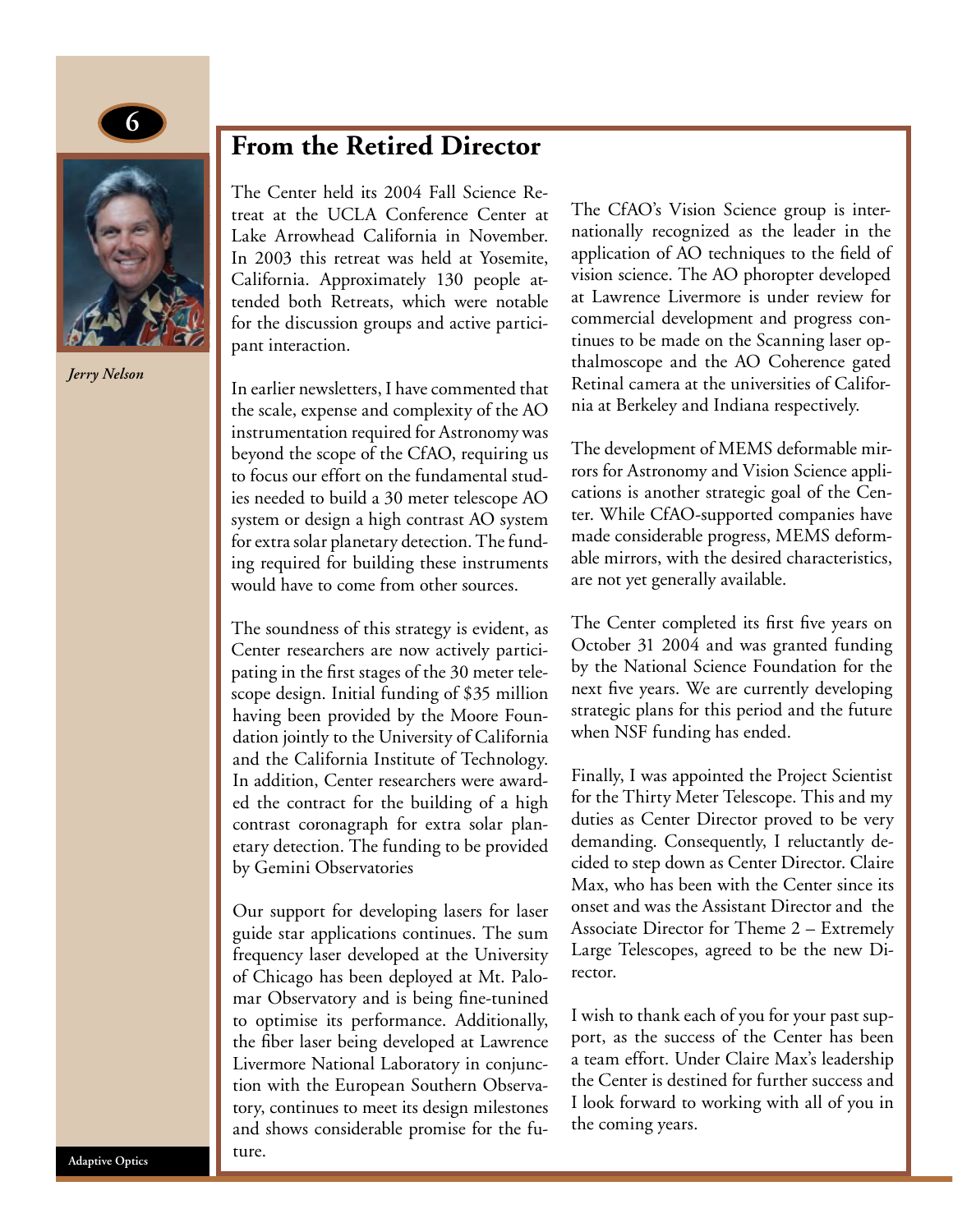## **Meet the New Director**

Claire Max has been affiliated with the Center for Adaptive Optics since its inception. She has had a distinguished career both as a scientist and administrator at the Lawrence Livermore National Laboratory and was the Associate Director for Theme 2 – Extremely Large Telescopes within the CfAO. Last year she agreed to act as the CfAO Deputy Director and acting Director when the Jerry Nelson was not be available. Claire's research interests include Adaptive optics and atmospheric turbulence, high-resolution

astrophysics and planetary science, active galactic nuclei, and astrophysical plasmas. Her AO committee activities include the Thirty Meter Telescope, Adaptive Optics Working Group, and the Giant Segmented Mirror Telescope, Science Working Group.

On September 22, 2004, the Secretary of Energy named Claire Max as a recipient of the 2004 E.O. Lawrence Award in Physics, for her contributions to the theory of laser guide stars adaptive optics and for its application in ground-based astronomy.



7

*Claire Max*

## **CfAO Researchers in the News**

*Claire Max* (University of California Santa Cruz). On September 22 2004, the Secretary of Energy named Professor Claire Max as one of the seven winners of the 2004 E.O. Lawrence Award. Each winner receives a gold medal, a citation, and \$50,000. Professor Max received the award in the physics category for her contributions to the theory of laser guide star adaptive optics and its application for ground-based astronomy to correct telescopic images for the blurring caused by light passing through the atmosphere.

*Andrea Ghez* (University of California, Los Angeles). In 2004 Professor Andrea Ghez was elected to the National Academy of Sciences and to the American Academy of Arts and Sciences. She is also the recipient of:

• The 2004 Sackler Prize. The prize is administered by Tel Aviv University and is awarded each year in the disciplines of physics and chemistry to a researcher under the age of 40. This year the prize of \$40,000 was awarded for outstanding research in the field of observational or theoretical astronomy and astrophysics.

• The 2004 Gold Shield Faculty Prize, an award presented to a UCLA faculty member every second year, recognizing "extraordinary accomplishment" in research, outstanding teaching and distinguished university service. The faculty prize includes an award of \$30,000 for unrestricted research funding.

*Austin Roorda* (University of California Berkeley). Professor Roorda, formerly with the University of Houston, has joined the faculty of the University of California Berkeley, as an Associate Professor of Optometry and Vision Science. Professor Roorda's continue his reseach and development on the Confocal Scanning Laser Opthalmoscope supported by the CfAO.

*Don Miller* (Indiana University), was promoted from Assistant to Associate Professor, School of Optometry and Graduate Program in Vision Science. Professor Miller's research includes the development of an AO equipped Optical Coherent Tomography camera.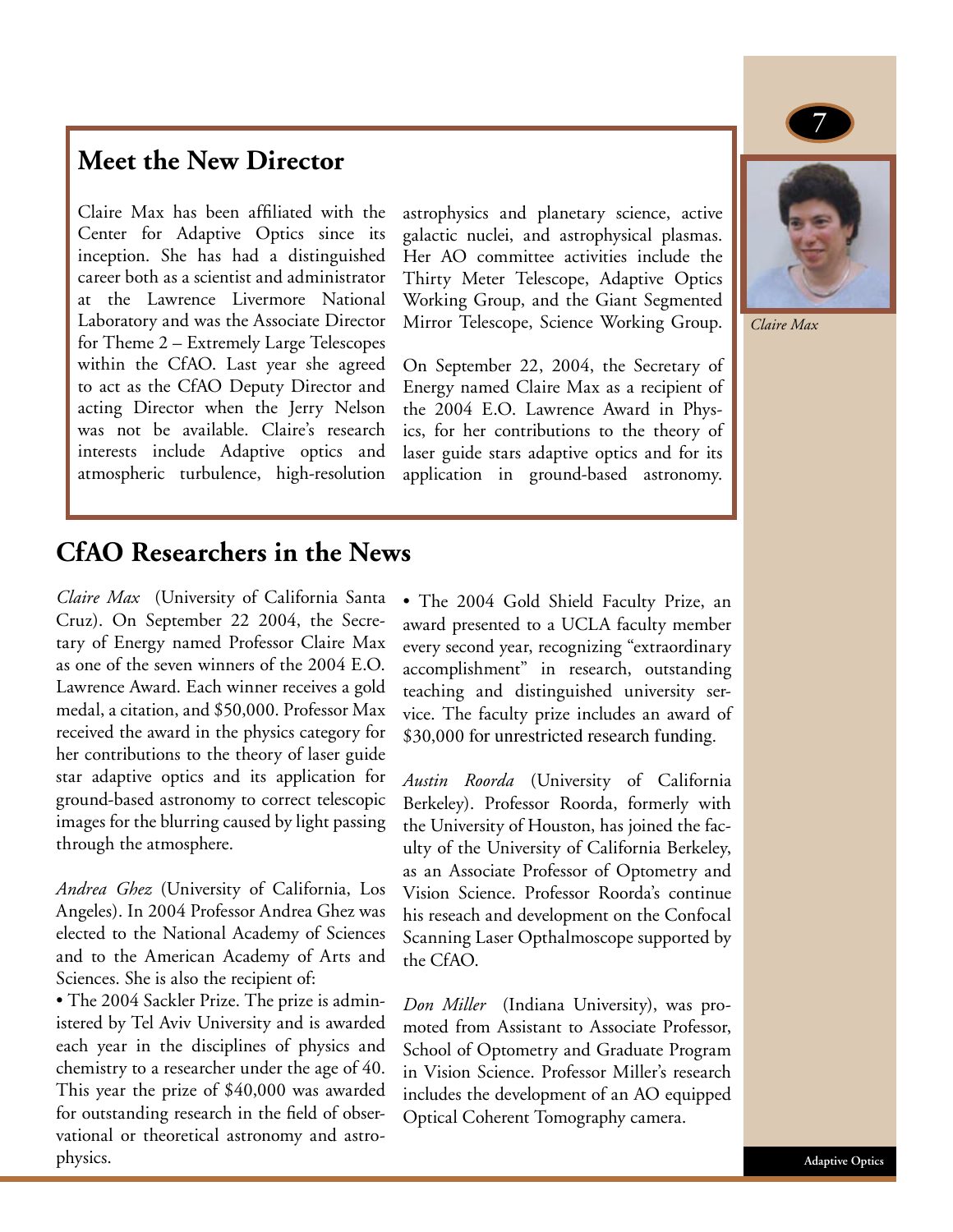## **New view of distant colliding galaxies captured by Keck laser system** by Tim Stephens, Jan. 17 2005

For the first time, astronomers have been able to combine the deepest optical images of the universe, obtained by the Hubble Space Telescope, with equally sharp images in the near-infrared part of the spectrum using a sophisticated new laser guide star system for adaptive optics at the W. M. Keck Observatory in Hawaii. The new observations, presented at the American Astronomical Society (AAS) meeting in San Diego (January 9 - 13 2005), reveal unprecedented details of colliding galaxies with massive black holes at their cores, seen at a distance of around 5 billion light-years. Observing distant galaxies in the infrared range reveals older populations of stars than can be seen at optical wavelengths, and infrared light also penetrates clouds of



*Fig. 1 The Keck laser creates a high altitude artificial star, allowing the adaptive optics Credit: UCSC, UCLA, Keck system to measure and correct for turbulence in the Earth's atmosphere. Images taken with adaptive optics have a resolution at near infrared wavelengths that is comparable to optical images taken with the Hubble Space Telescope. Credit: Sarah Anderson*

interstellar dust more readily than optical light. The new infrared images of distant galaxies were obtained by a team of researchers from UC Santa Cruz, UC Los Angeles, and the Keck Observatory. Jason Melbourne, a graduate student at UC Santa Cruz and lead author of the study, said the initial findings include some surprises and that researchers will continue to analyze the data in the weeks to come.

"This is very exciting, because we have never been able to achieve this level of spatial resolution in the infrared before," Melbourne said. In addition to Melbourne, the research team, led by David Koo of UCSC and James Larkin



*Fig. 2 This galaxy contains two nuclei, indicating a recent galaxy-galaxy collision. The right-hand nucleus is slightly bluer than its partner. The galaxy is an x-ray source and is 4.6 billion light years away. This three color image combines optical light from the Hubble space telescope with infrared light from the Keck laser guide star system.* 

of UCLA, includes Jennifer Lotz, Claire Max, and Jerry Nelson at UCSC; Shelley Wright and Matthew Barczys at UCLA; and Antonin H. Bouchez, Jason Chin, Scott Hartman, Erik Johansson, Robert Lafon, David Le Mignant, Paul J. Stomski, DouglasSummers, Marcos A. van Dam, and Peter L. Wizinowich at Keck Observatory.

"For the first time now in these deepest images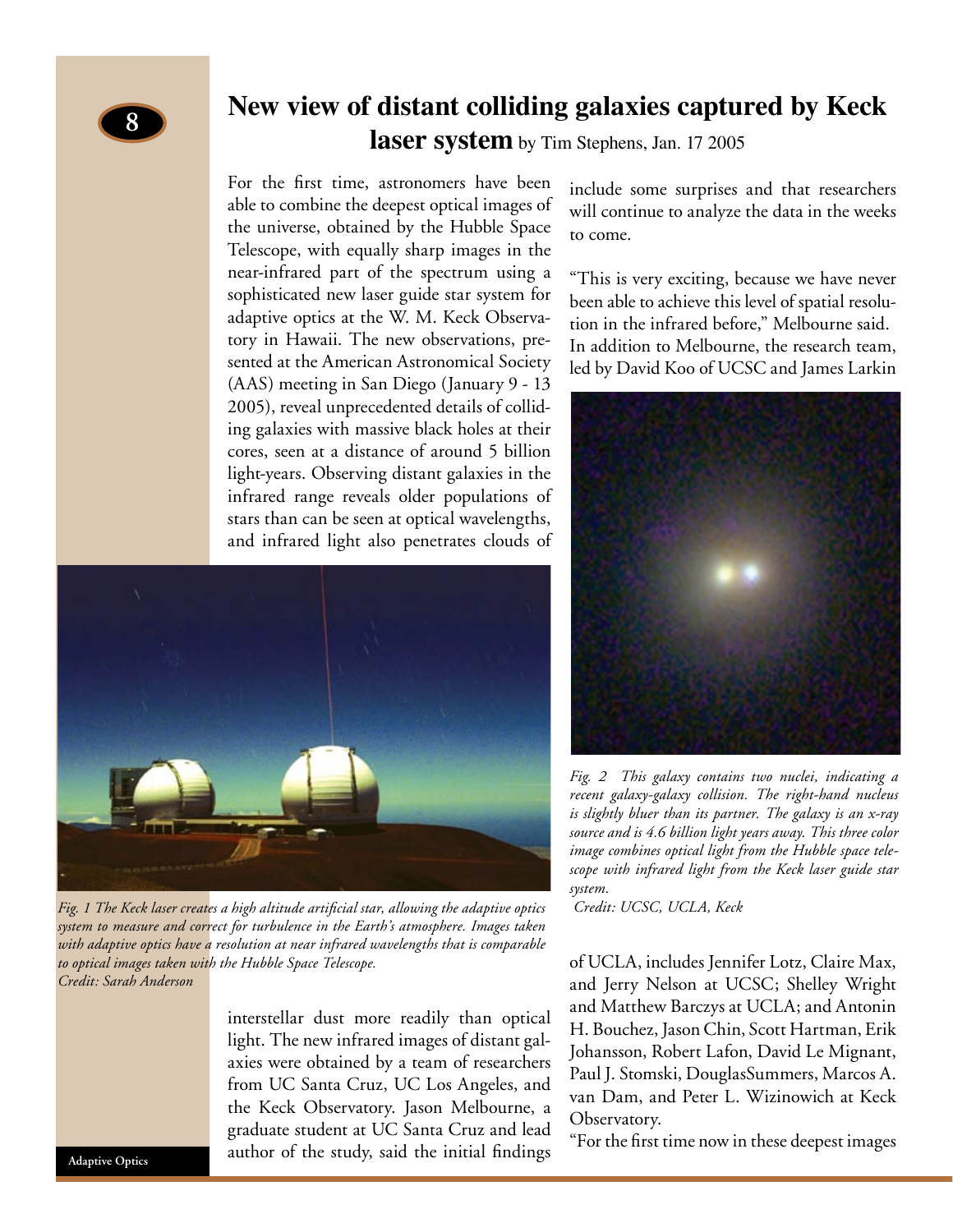## **Colliding Galaxies**

of the universe we can cover all wavelengths of light from the optical to the infrared with the same level of spatial resolution, which allows us to observe detailed substructures in distant galaxies and study their constituent stars with a precision we couldn't possibly obtain otherwise," said Koo, a professor of astronomy and astrophysics at UCSC.

The images were obtained by Wright and the Keck AO team during testing of the laser guide star adaptive optics system on the 10-meter Keck II Telescope. They are the first science-quality images of distant galaxies obtained with the new system. This marks a major step for the Center for Adaptive Optics Treasury Survey (CATS), which will use adaptive optics to observe a large sample of faint, distant galaxies in the early universe, said UCLA's Larkin.

"We've worked very hard for several years taking data around bright stars. But we have been very restricted in terms of the number and types of objects that we can observe. Only with the laser can we now reach the richest and most exciting targets, especially those with beautiful optical images from the Hubble Space Telescope," Larkin said.

Adaptive optics (AO) corrects for the blurring effect of the atmosphere, which seriously degrades images seen by ground-based telescopes. An AO system precisely measures this blurring and corrects the image using a deformable mirror, applying corrections hundreds of times per second. To measure the blurring, AO requires a bright point-source of light in the telescope's field of view, which can be created artificially by using a laser to excite sodium atoms in the upper atmosphere, causing them to glow. Without such a laser guide star, astronomers have had to rely on bright stars ("natural guide stars"), which drastically limit where AO can be used in the sky. Furthermore, natural guide stars are too bright to allow observations of very faint, distant galaxies in the same part of the sky.

"The advent of the laser guide star at Keck has opened up the sky for adaptive optics observations, and we can now use Keck to focus



*Fig. 3 Ground based near infrared images of the galaxy in Fig. 2, seen without (left) and with (right) laser guide star adaptive optics. In the right hand image, the two nuclei are separated by roughly 0.3 seconds of arc, which is the angular size of a person seen 1000 miles away. Credit: UCSC, UCLA, Keck*

on those fields where we already have wonderful, deep optical images from the Hubble Space Telescope," Koo said.

Because the diameter of the Keck Telescope's mirror is four times larger than Hubble's, it can obtain images four times sharper than Hubble in the near infrared now that the laser guide star adaptive optics system is available to overcome the blurring effects of the atmosphere.

The images presented at the AAS meeting were obtained in an area of the sky known as the GOODS-South field, where deep observations have already been made by Hubble, the Chandra X-ray Observatory, and other telescopes. There are six faint galaxies in the images, including two x-ray sources identified by Chandra. The x-ray emissions, combined with the disordered morphology of these objects, suggested recent merger activity, Melbourne said. Mergers can funnel large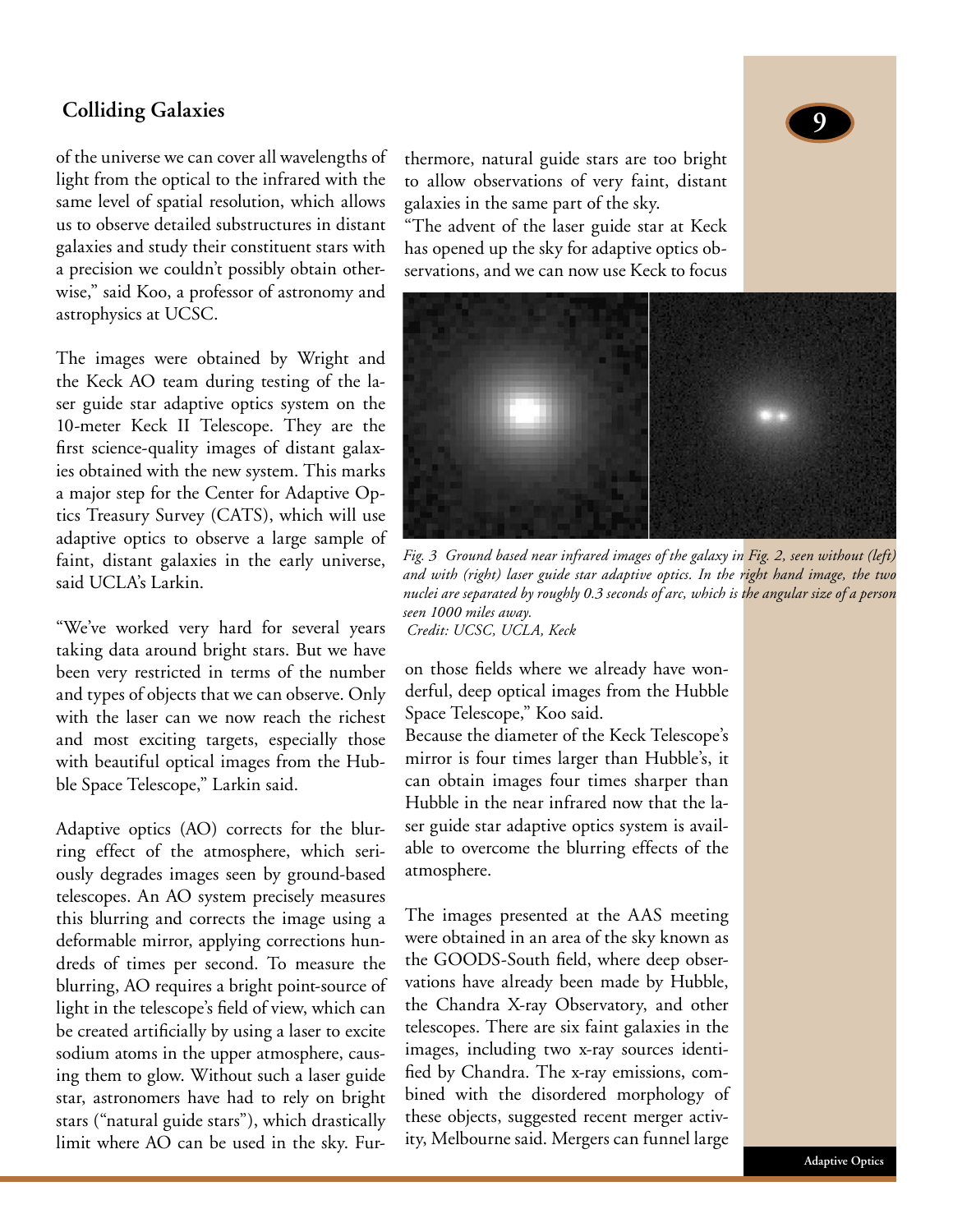

#### **Colliding Galaxies**

amounts of matter into the center of a galaxy, and x-ray emissions from the galactic center indicate the presence of a massive black hole that is actively consuming matter.

"We are now fairly certain that we are seeing galaxies that have undergone recent mergers," Melbourne said. "One of these systems has a double nucleus, so you can actually see the two nuclei of the merging galaxies. The other is highly disordered – it looks like a train



*Fig. 4 The galaxy at left is a 30-times stronger x-ray source than the one ain Fig. 2 and 3. It appears to be undergoing an even more violent merger event, which funnels gas onto a massive black hole in its core, producing x-rays. Black holes of this sort have masses up to a billion times that of our Sun. The object is 5.7 billion light years away, and is seen when the universe was just over half its present age. Credit: UCSC, UCLA, Keck*

wreck – and is a much stronger x-ray source." In addition to lighting up the galactic nucleus with x-ray emissions, mergers also tend to trigger the formation of new stars by shocking and c o m p r e s s ing clouds of gas. So the researchers were surprised to find that the system with a double nucleus is dominated

by relatively old stars and does not appear to be producing many young stars.

"If we are right about the merger scenario, then this merger is occuring between two galaxies that had already formed most of their stars billions of years before and did not have a lot of gas left over to make new stars," Melbourne said.

If additional study shows that such objects are

common further back in time, these observations could help explain one of the puzzles of galaxy formation. According to the prevailing theory of hierarchical galaxy formation, large galaxies are built up over billions of years through mergers between smaller galaxies. Since mergers trigger star formation, it has been difficult to explain the existence of very large galaxies that lack significant populations of young stars.

"One idea is that you can have a so-called dry merger, where two galaxies full of old stars but little gas merge without forming many new stars. What we are seeing in this object is consistent with a dry merger," Melbourne said. "Even in a dry merger, there may still be enough gas to feed the black hole, producing x-ray emissions, but not enough to yield a strong burst of star formation."

Further observations at mid- to far-infrared wavelengths, expected later this year from the Spitzer Space Telescope, may help confirm this. "The Spitzer data will provide a better indication of the dust content of the galaxy, a crucial variable in interpreting these observations", Melbourne said.

The laser guide star adaptive optics system was funded by the W. M. Keck Foundation. The artificial laser guide star system was developed and integrated in a partnership between the Lawrence Livermore National Laboratory and the W. M. Keck Observatory. The laser was integrated at Keck with the help of Dee Pennington, Curtis Brown, and Pam Danforth. The NIRC2 near-infrared camera was developed by the California Institute of Technology, UC Los Angelas, and the Keck observatory. The Keck Observatory is operated as a scientific partnership among the California Institute of Technology, the University of California, and the National Aeronautics and Space Administration.  $\blacklozenge$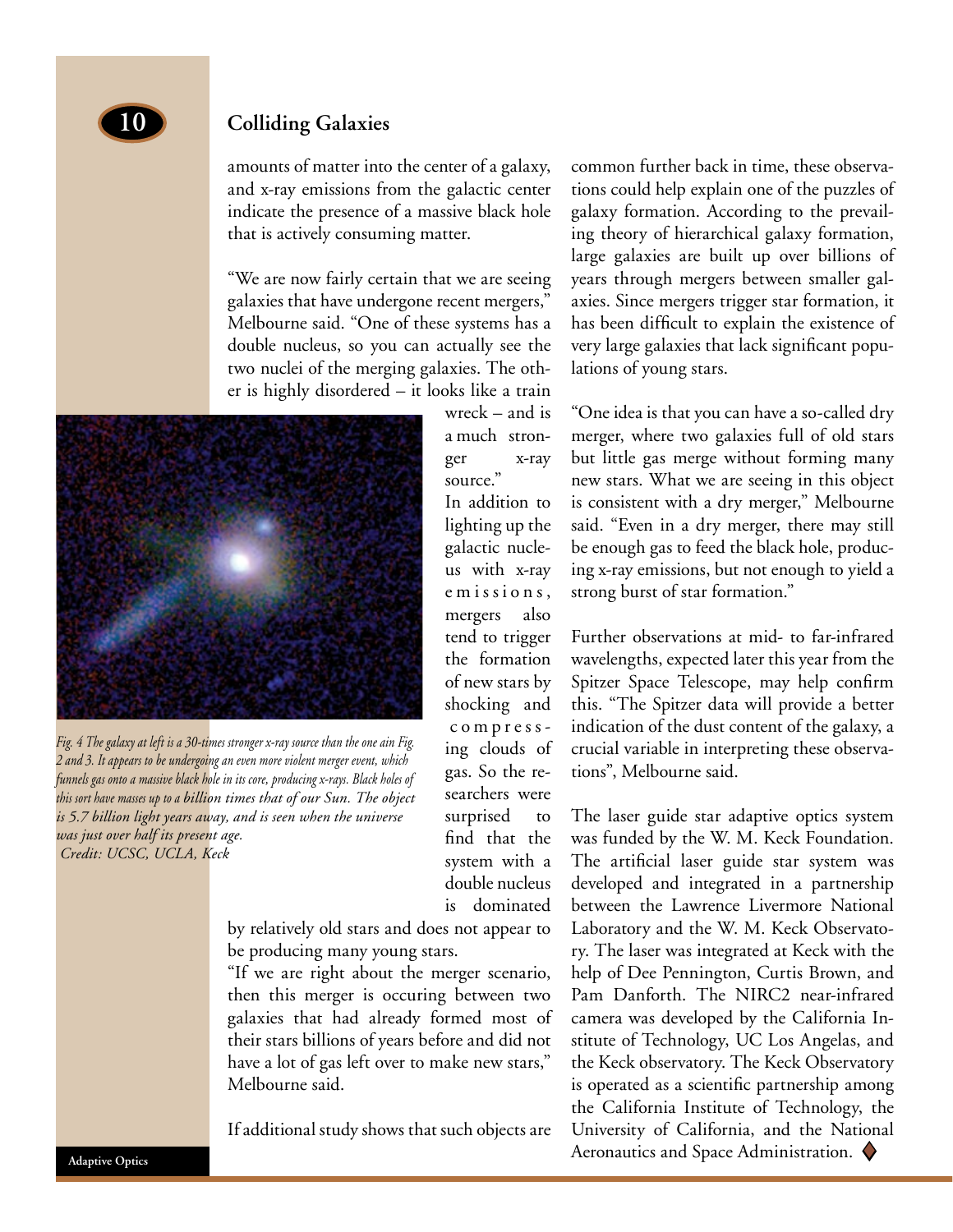## **Press Reports in Brief 11**

## **Colour blindness cell loss clue (Friday, 4 June, 2004, BBC News, London)**

 Loss of cones in the retina may cause some types of colour blindness. Scientists have found that some colour blind people are missing as many as one third of the normal number of specialized light-detecting cells. However, apart from colour blindness, the general quality of their sight appears unaffected. The researchers hope their work will enable earlier detection of eyesight disorders. The study, by the University of Rochester, is published in Proceedings of the National Academy of Sciences. The Rochester team used a technique called adaptive optics to study the retina of the eye in much closer detail than has previously been possible. It was originally developed to help astronomers see more clearly through the Earth's atmosphere. Lead researcher Dr Joseph Carroll said: "Not only are we excited to show how this method can reveal to us living cells in a way never before possible, but it's revealed a mystery with profound implications. "If a third of the light-receiving cells in your eye are absent and you don't even notice it, it means that when a patient complains to a doctor about waning light sensitivity, then the damage must already be very serious."

## **Laser guide star teams with adaptive optics to shed light on massive star formation**

For the first time, scientists from UC Berkeley and Lawrence Livermore National Laboratory (LLNL), in conjunction with astrophysicists from the California Institute of Technology, UC Santa Cruz, the National Science Foundation's Center for Adaptive Optics and UC's Lick Observatory, have observed that distant larger stars formed in flattened accretion disks just like the sun.

Using the laser guide star adaptive optics system created by LLNL scientists, the team was able to determine that some of the relatively young yet massive Herbig Ae/Be stars contain

biconical nebulae, polar-

ized jets and circumstellar disks. Less massive stars including the sun are believed to be formed in a swirling spherical cloud that collapses into a disk.

Adaptive optics enables astronomers to minimize the blurring effects of the Earth's atmosphere, producing images with unprecedented detail and resolution. The adaptive optics system uses light from a relatively bright star to measure the atmospheric distortions and to correct for them, but only about 1 percent of the sky contains stars sufficiently bright to be of use. The laser guide star enables astronomers to study nearly the entire sky with the high resolution of adaptive optics.

Herbig Ae/Be stars are young stars with masses between 1.5 and 10 times that of the sun and are less than 10 million years old, which is young by astronomical standards. While they are fundamentally very luminous, many are so distant that one can't see details of their immediate environments without the use of a laser guide star adaptive optics system. These stars are thought to be the young stage of the massive stars that later experience supernova explosions and trigger star formation in nearby clouds.

 The only laser guide star systems in the world currently being used regularly for astronomy are at the Lick and W.M. Keck Observatories, and were built by LLNL. The sodium dye laser, built under the direction of LLNL laser scientists Deanna Pennington and Herbert Friedman, completes the adaptive optics system mounted to Lick's Shane telescope. It is operated by Lick staff.

## **Sum frequency laser implemented at the Palomar laser guide star test bed**

The pulsed Sum Frequency Laser (CSFL) has been shown to provide a reliable source of sodium laser beacons. It consists of two pulsed, diode-pumped, mode-locked Nd:YAG lasers working at 1.064 micron and 1.32 micron

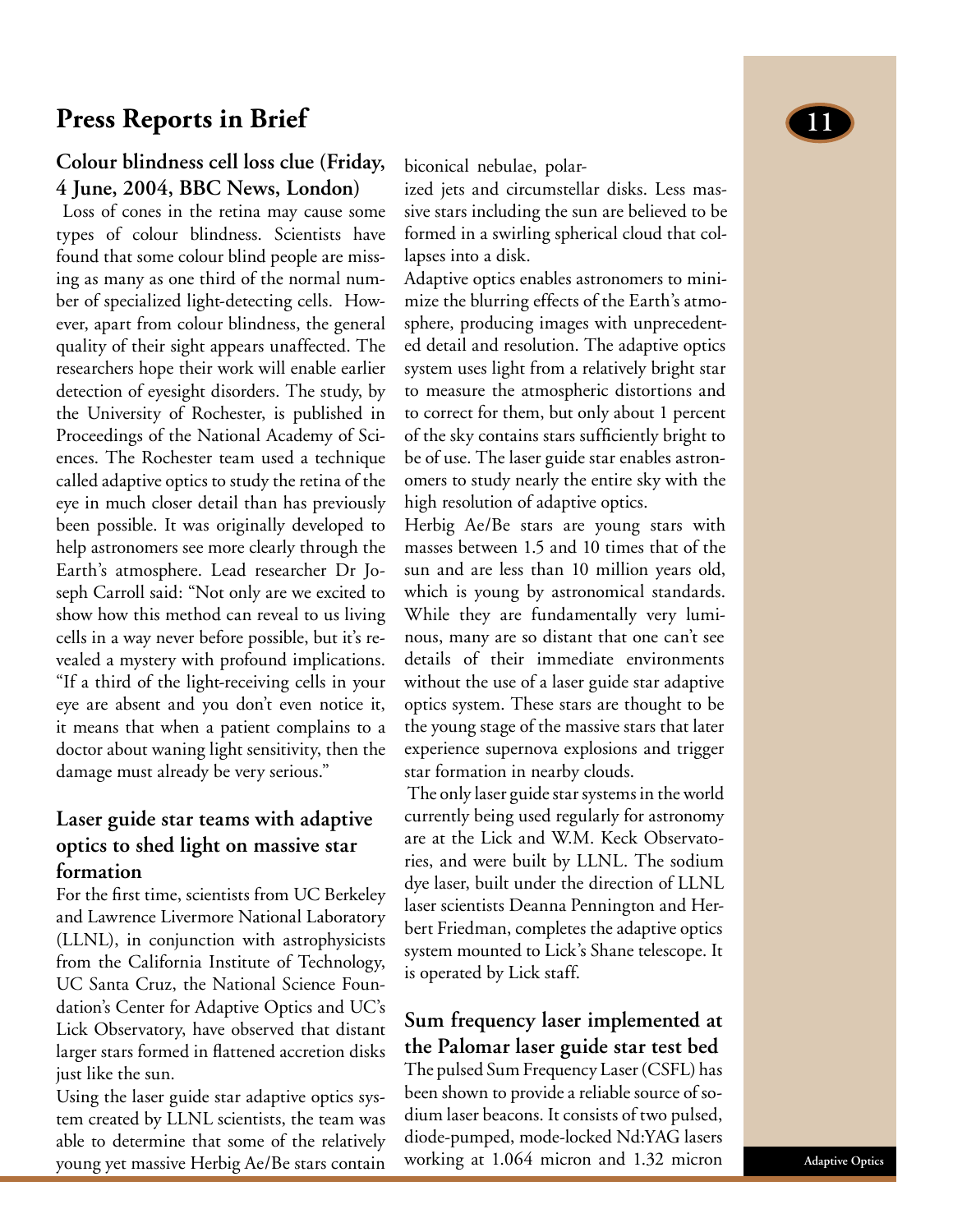

#### **Reports in Brief**

wavelengths. Light from the two laser beams is mixed in a non-linear crystal to produce radiation centered at 589 nm, with a spectral width of 1.0 GHz (FWHM) to match that of the Sodium-D2 line in the mesosphere. The laser runs at 500 Hz rep. rate with 10% duty cycle. This pulse format allows range gating of unwanted Rayleigh scatter down to an angle of 60 degrees to zenith angle. It should be possible to modify it to generate the short pulses that may be required for 30-meter class telescopes in the fuure.

 The prototype laser achieved a power output of 4.3 watts of sodium light. The laser uses no active loops and is inherently stable due to a new cavity design.

The laser has been installed along the Coudé axis of the 200-inch telescope. The 200 inch telescope has a high slenderness ratio and



*First Light at Mount Palomar*

hence it deflects while tracking. To take out this effect and keep the laser boresited to its intended path, the Palomar team has implemented a low bandwidth (about 1 Hz speed) beam control system using motorized mirrors and quad-cells. The team constructed an aircraft detection safety system for the laser, as well as a laser launch telescope located behind the secondary mirror. On Oct. 24 2004, the system achieved first light.

## **Hawaii's Fading Star: Where will American astronomers go if they lose their biggest asset on earth?** *Chronicle of Higher Education October 29, 2004*

"After three decades of operating largely as they wished on top of Mauna Kea, researchers have run into opposition from native Hawaiians who charge astronomers with defiling a sacred mountain. Environmentalists, too, have argued that scientists have harmed the fragile ecosystem at the summit."

## **Custom contact lenses for the visually impaired to be tested**

Feb. 8 2005 - Rochester, N.Y., USA:

"A scientist at the University of Rochester Eye Institute is developing customized contact lenses in a four-year effort to improve the vision of people whose eyesight remains poor even with the best conventional surgical techniques, contact lenses, and glasses available.

 The research study will include 30 adults who have had a corneal transplant or a condition known as keratoconus, an abnormal cone-shaped cornea. Most of whose visual problems arise from optical imperfections that weren't discovered until a University of Rochester team developed a sophisticated system that has adaptive optics as its basis.

 Geunyoung Yoon, Ph.D., assistant professor of ophthalmology at the University of Rochester Medical Center, is setting out to develop more sophisticated equipment to measure the imperfections in the human eye. Scientists know that imperfections that are usually subtle in most patients can be substantial in patients who have keratoconus or have had corneal transplants. Yoon will try to specify exactly how the problem might be diagnosed and corrected." *Source* - *Madeforone.com* t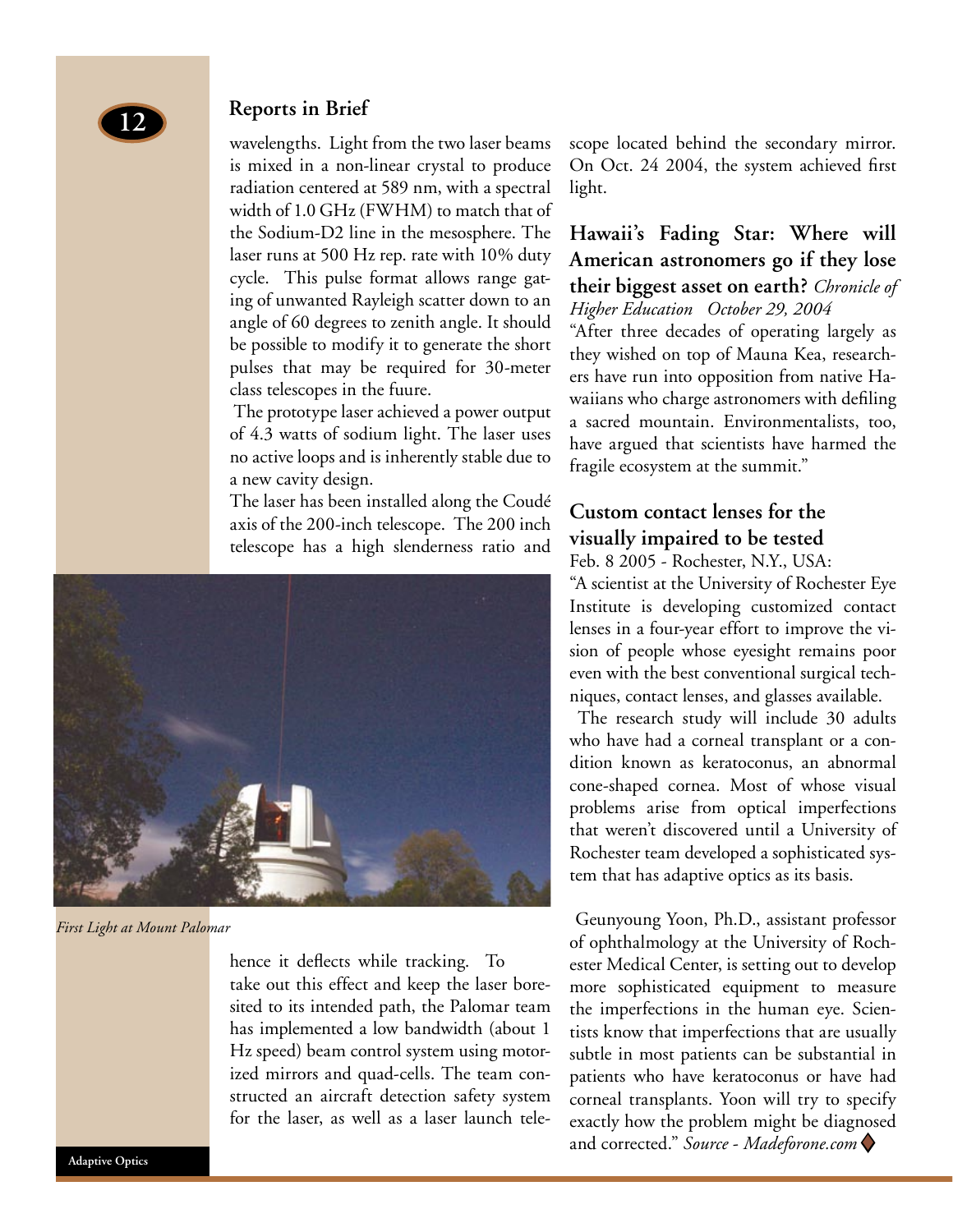**New Internship Program On Hawaii Island:** In collaboration with Hawaii Island observatories and educational institutions, the Center for Adaptive Optics has initiated its Akamai Observatory Internship program. Four year and community college students studying science, technology, engineering and math, are placed in paid internships at observatories over the two months of the summer.

The students are expected to complete projects that are in their field of interest, appropriate to their level of knowledge, and useful to the observatory. Mentors appointed by the observatories, design the projects to ensure a successful work experience for the student, and a useful outcome for the observatory. Prior to starting the internship, students attend a week long course taught by CfAO graduate students, postdocs and observatory staff.



*Interns on Mauna Kea with Keck Observatory* in the *background*

The Akamai Observatory Short Course uses a hands-on participatory approach to provide students with an overall idea of how observatories function, workplace expectations, as well as relevant science and engineering concepts.

Eleven students participated in the 2005 summer program, at the conclusion of which they presented technical talks based on their experience at the Akamai Observatory Intern symposium held July 2 at Subaru telescope headquarters.

**<sup>13</sup> Education Activities Akamai Internship Program on Maui**. With the support of Maui Community College (MCC), the Maui Development Council, the Air Force Maui Optical and Supercom-

puting Site (AMOS) and local high-tech industry, ten students participated this summer and three made technical presentations at the AMOS conference. A measure of the success of the program is that seven of the eighteen interns in the first two summers have been hired full time in technology occupations and four hold part-time positions, primarily on Maui.

For summer 2005, two of the ten students have already been tapped for jobs while others continue their studies with high hopes of connecting with companies after graduation.



An additional benefit from *at the Maui short course for internsDr Andy Sheinis sets up an optics experiment* 

the internship has been the development of a new astronomy lab course at MCC and the fine-tuning of other courses that better prepare students to work in the technology field after graduation.

MCC instructor Mark Hoffman said the curriculum and approach to teaching have changed over the last five years to accommodate the greater number of students interested in technology. In the case of the electronics and computer engineering fields the current freshman class of 25 students is the largest class he's had in the last five years.

**Mainland Internship program** – Started in 2002, this program continues to cater to 10-15 students per year. Students complete a one week introductory course in optics before entering research programs at the research institutions affiliated with the Center for Adaptive Optics.

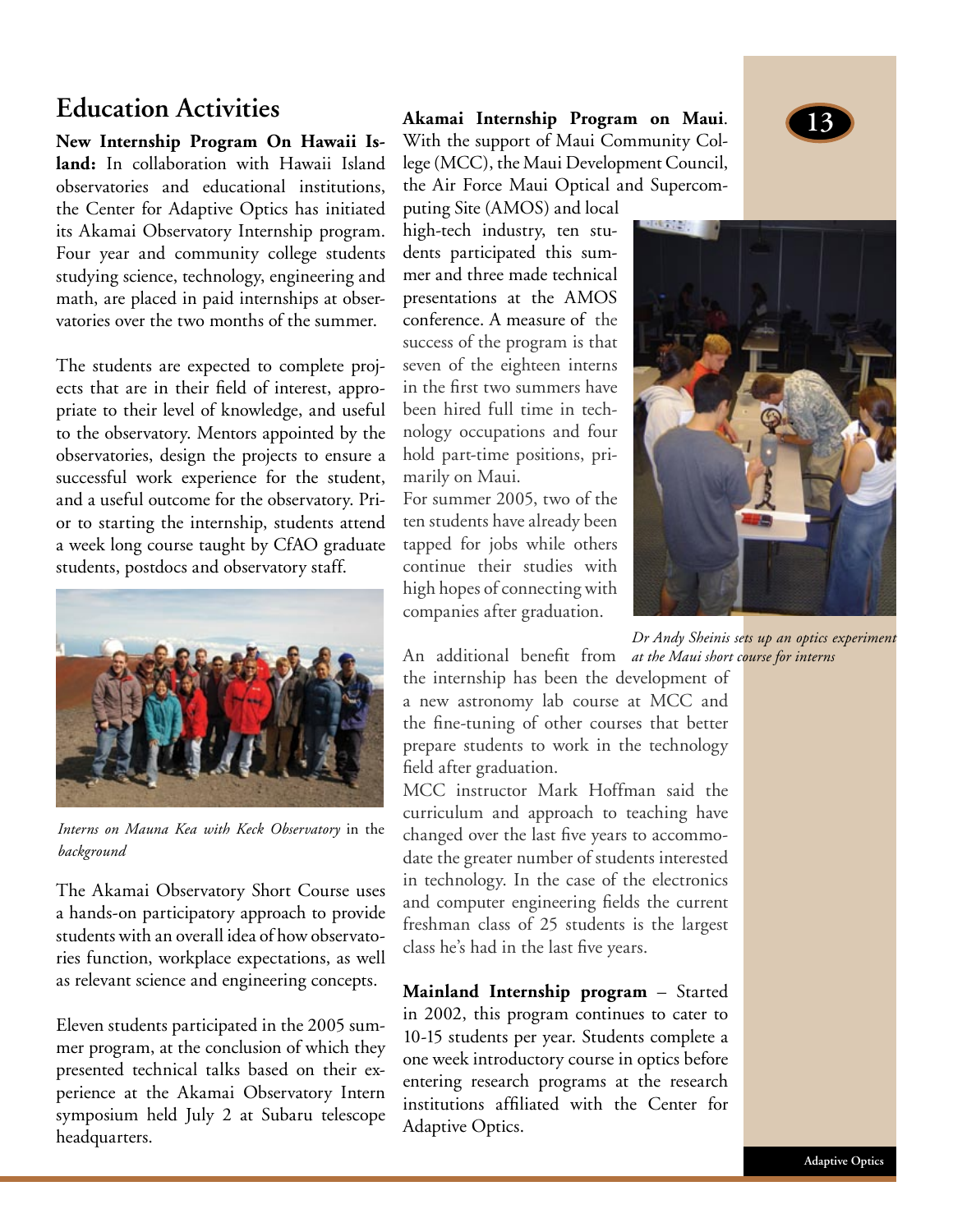## **Education Activities (continued)**

#### **CfAO at National Conferences:**

The Center's booth manned by CfAO undergraduate interns, faculty and education staff was seen at two national student conferences this school year. *2005 SACNAS Conference:*

Five Mainland and six Hawaii Island Interns attended the SACNAS conference in Denver, Colorado. Congratulations to Emily De La Garza, a 2005 intern at UC Santa Cruz who worked with David Koo and Jason Melbourne, for winning a Poster Presentation Award and to Pearl Yamaguchi, a 2005 intern at Subaru Telescope who worked with Steve Colley, for receiving Honorable Mention for her poster presentation. *The National Society of Black Physicists and The National Society for Hispanic Physicists.* Congratulations to Elizabeth Hernandez, a 2004 CfAO intern, for winning an undergraduate poster award at this conference for her poster, which described her research at Lawrence Berkeley National Laboratory. Nella Barrera, from UC Irvine gave an oral presentation at this conference describing her work as a CfAO intern over the summer of 2004 while at the Laboratory for Adaptive Optics.

## **Saturday Open Lab. at The University of Rochester.**

For the second year in a row, the Williams laboratory at the Center for Vision Science at the University of Rochester has opened its doors for undergraduate students to come share a Saturday with them. The Saturday Open Lab is a recent program for CfAO's education program. Focusing on recruitment for graduate school as well as the undergraduate internship, CfAO education staff worked

with the Rochester group to create an exciting day with various activities including two inquiries, a tour of the Williams' laboratory and an exciting scientific talk from Dr. David Williams. One inquiry was on color vision and the other on the optics of the eye. This year seven students attended the event: six from the University of Maryland, Baltimore and one from the University of Rochester.

*Lana Nagy, a graduate student at the University of Rochester is working on an optics inquiry with Cendrine Robinson, a University of Rochester undergraduate, and Conswela White and Kyla McMullen of the University of Maryland at Baltimore.*



*Open Lab. instructors Lana Nagy, Jessica Wolfing, Joe Carroll, Julianna Lin, Dan Gray and Jason Porter*





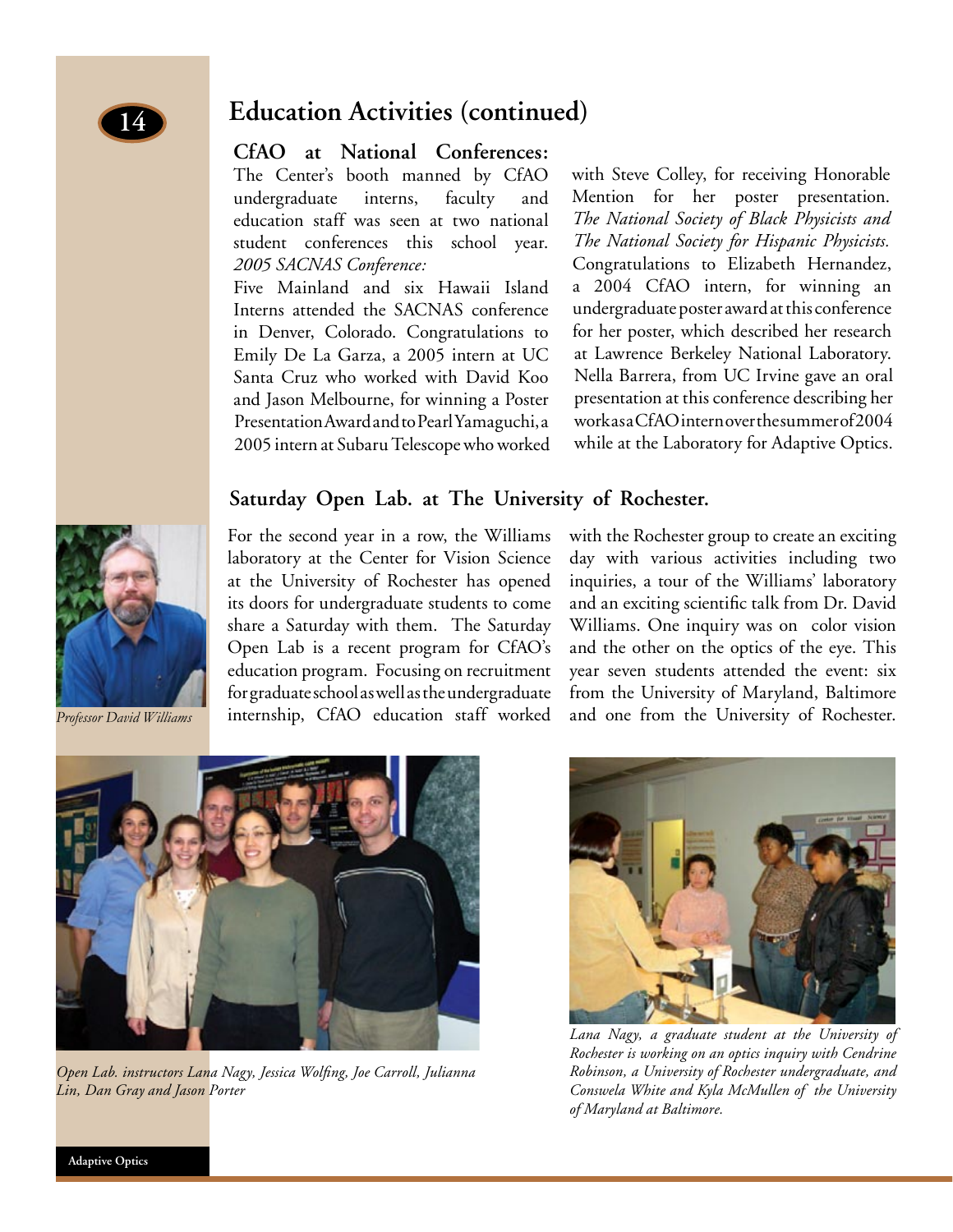

## **Adaptive Optics Summer School**

The CfAO annual Adaptive Optics summer school was held from August  $6<sup>th</sup>$  to  $12<sup>th</sup>$  2005 at UC Santa Cruz. There were 80 US and 20 international attendees. This year's summer school was on advaned AO topics and included a visit to inspect the AO system at Lick Observatory on Mt. Hamilton and presentations from CfAO summer interns.

**CfAO Annual Fall Retreat (2005)**



*Two views of the Center for Adaptive Building*

The CfAO held its annual Fall Retreat at the UCLA Conference Center, Lake Arrowhead CA on November  $10<sup>th</sup>$  to  $13<sup>th</sup>$  2005. The Retreat was attended by 100 CfAO researchers and approximately 20 collaborators from industry. In addition to the research papers, invited review papers were presented by Professor Steven Kahn from Stanford University who spoke on "The Large Synoptic Survey Telescope", Professor Ray Applegate, University of Houston, speaking on "Aberrations predict Visual Performance in Good Eyes (20/17 and better)" and Professor Julie Schnapf, University of California, San Francisco presented "How Photoreceptors work".



*Lake Arrowhead Conference Center*